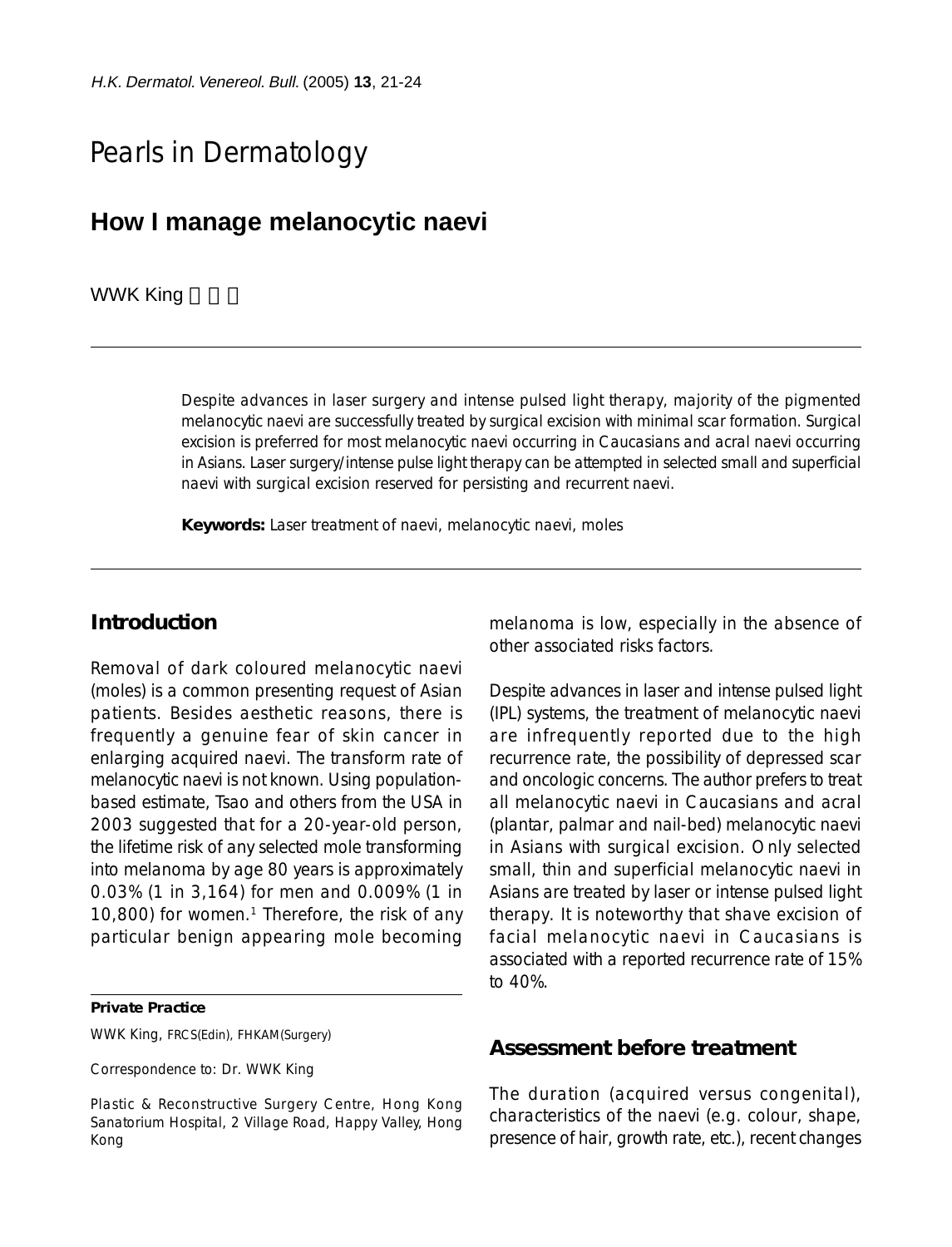(e.g. change in size, shape, colour, thickness, ulceration, bleeding, etc.), previous treatments (herbal medications, chemicals, laser, cryotherapy, surgery, etc.) and especially for caucasians, any previous skin cancer surgery and family history of skin cancer are recorded. History of sun exposure, travel and residence history are also noted. Each naevus in question is examined in details with a large magnifying glass under good lighting. The site, size, colour, shape, margin, thickness, homogeneity, surface texture and morphology of the mole are noted. The history and physical examination are directed toward addressing the following issues which may have a bearing in the management of the mole(s):

- 1. Is this a naevus (mole)?
- 2. If not, what is the differential diagnosis?
- 3. If yes, is this an atypical or suspicious naevus that requires histological studies?
- 4. Can this naevus be easily treated by laser surgery/intense pulsed light therapy?
- 5. What is the risk of scarring and recurrence after treatment?

Differential diagnosis includes lentigo, seborrhoeic keratosis, naevus sebaceous of Jadassohn, dermatofibroma, keratoacanthoma, verruca vulgaris, pigmented basal cell carcinoma and melanoma. Collecting data from history and physical examination and integrating them with current information and technology will help the doctor to decide on the preferred mode of treatment.

### **Treatment by excisional surgery**

The surgical site is cleansed with a mild cleanser and prepared with a dab of topical anaesthetic cream like the EMLA cream. In a clean treatment room or operating theatre, the surgical site is prepped with aqueous chlorhexidine and draped sterilely. The naevus is anaesthetised with a slow injection of approximately 1 ml of 1% Lignocaine with 1:200,000 epinephrine (epinephrine is

omitted for moles of the digits) with a 30G needle. For small round moles 4 mm or less, an appropriate sized (1.5 mm, 2 mm, 3 mm or 4 mm) round biopsy punch can be used to excise the naevus with a narrow margin. For irregularly shaped mole, the biopsy punch can be used to bite out additional bits of involved edges in order to clear the margin. Alternatively, a Parker knife with No. 11 blade is used to carry out full thickness excision of the naevus with a narrow margin (usually 1 mm or less).

The traditional textbook description of using an 'elliptical excision' is unnecessary and should not be followed since a round defect resulting from excision of large sized naevus 10 mm or less can always be closed without significant 'dog-ear'. Should significant 'dog-ear' be present, it can be adjusted by minor trimming at the time of suturing. Haemostasis with diathermy is seldom required. After visually checking the margin of the defect with magnifying loupe to ascertain the adequacy of the excision, the defect is closed preferably along relaxed skin tension lines (RSTL) either in single layer with interrupted  $6\overline{O}$  or  $7\overline{O}$  monofilament nylon sutures or in two layers with an additional inside  $6\overline{O}$  absorbable suture (e.g. Vicryl, Monocryl) (Figures 1a, b & c). Skin toned (brown coloured) steri-strip is applied for 3 days. The patient is instructed to remove the steri-strip (which can be wet after 24 hours) after 3 days in order to clean the site with a supplied cleanser (e.g. Physiogel or Cetaphil) followed by the application of a topical antibiotic (e.g. Bactroban or Fucidin ointment). Sutures are usually removed between postoperative day 7 and 8. Steri-strip is usually re-applied for a few more days after suture removal. The resultant scar even at day 8 is usually inconspicuous (Figures 2a & b).

#### **Treatment by laser surgery**

This is best for benign lentigo. Only selected melanocytic naevi which are small and thin are suitable for laser surgery. Nodular melanocytic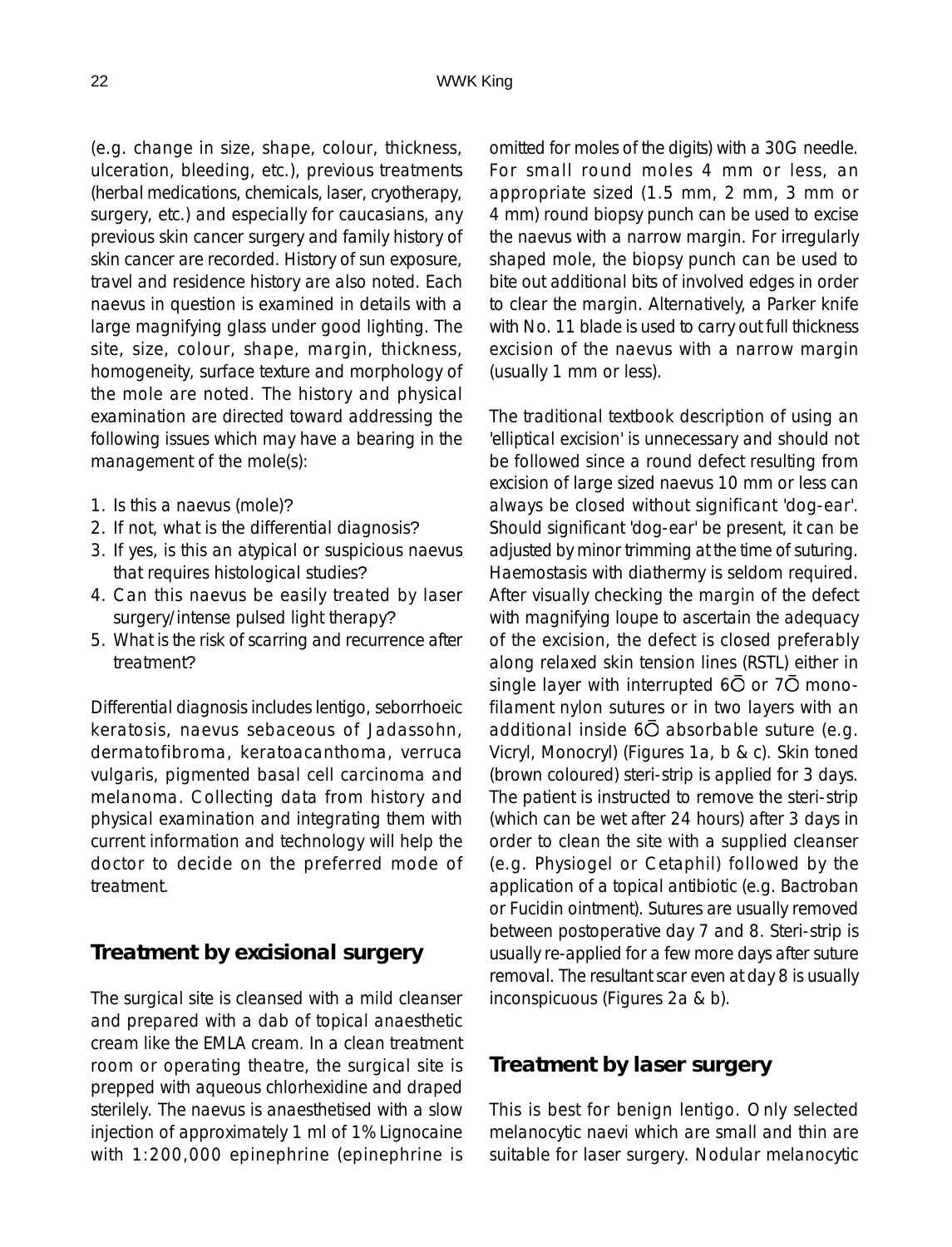

**Figure 1.** (a) Multiple melanocytic naevi and ephelids of the lower face. (b) Surgical excision with No. 11 blade with defects oriented along relaxed skin tension lines (RSTL). (c) Single layer closure with fine sutures along RSTL.



**Figure 2.** Surgical excision of melanocytic naevi: (a) before and (b) at 1 week when sutures were removed.

naevus without dense pigmentation may also be suitable for laser surgery. Usually, melanocytic naevi are treated by pigment specific laser system (Variable pulse VP 532 nm laser, QS Alexandrite 755 nm laser, QS Nd:YAG 1064 nm laser) and ablative laser system  $(CO<sub>2</sub>$  or Erbium laser).

Commonly, the Versapulse laser system and the Ultrapulse carbon dioxide laser (Lumenis Company) or the Derma K (Erbium/Carbon dioxide laser system from Honeyclave Company) are used to treat melanocytic naevi after appling EMLA cream for 1 hour or more.

The long pulse VP 532 nm laser with a spot size of 2 mm, pulse width of 2 ms and energy of 12 J/cm<sup>2</sup> is selected. The laser is applied in 2 to 3 passes without skin cooling, with the goal of eliminating superficially located melanocytes. The burnt pigmented tissue is rubbed off with a cotton tip between passes. For thick or nodular melanocytic naevi with deep dermal pigment, additional treatment with multiple passes of Erbium/CO<sub>2</sub> laser is often necessary. The Derma K parameter is 3 mm spot size, Erbium 0.7 J (10 J/cm<sup>2</sup>), 20%-30% CO<sub>2</sub>, 2-3 watts or 0.2 mm spot size, Erbium 0.2 J, 20%  $CO<sub>2</sub>$ , 2 watts. For small sized moles, the 0.2 mm spot size hand piece in defocused mode is used. Alternatively, the 3 mm spot size hand piece is used in conjunction with a special metal template so that only a portion of the laser beam is applied to the small mole. The Erbium/CO<sub>2</sub> laser is applied in multiple passes until all visible pigments are vaporized. A final pass with QS Alexandrite laser 755 nm, 3 mm spot, 5.0-5.5 J/cm<sup>2</sup> is often applied as well. For nodular naevi, the raised portion of the mole can first be 'shaved or pared down' with the Erbium/CO $_2$  laser. Pigment specific laser can then be applied to the flattened mole to remove the residual pigment at the base of the mole. Multiple treatment sessions at 4-6 weeks apart may be required. A depressed scar may form when large deep moles are treated. Topical antibiotic is applied after laser surgery.

### **Treatment by intense pulsed light therapy**

Similarly, thick or nodular melanocytic naevi is usually difficult to eradicate with intense pulsed light therapy. Adjacent normal skin is covered with paper which has a hole allowing the mole to be 'seen' and treated. Cold gel is applied generously. Typical IPL parameter is 570 nm filter, 30-35 J/cm<sup>2</sup>, T1 2.4 msec, T2 4.0 msec, D1 20 msec. A more aggressive IPL treatment for raised mole would be: 615 nm filter, 40 J/cm<sup>2</sup>, 2.4 msec triple pulses, D1 1 msec, D2 30 msec. In all IPL treatments, a